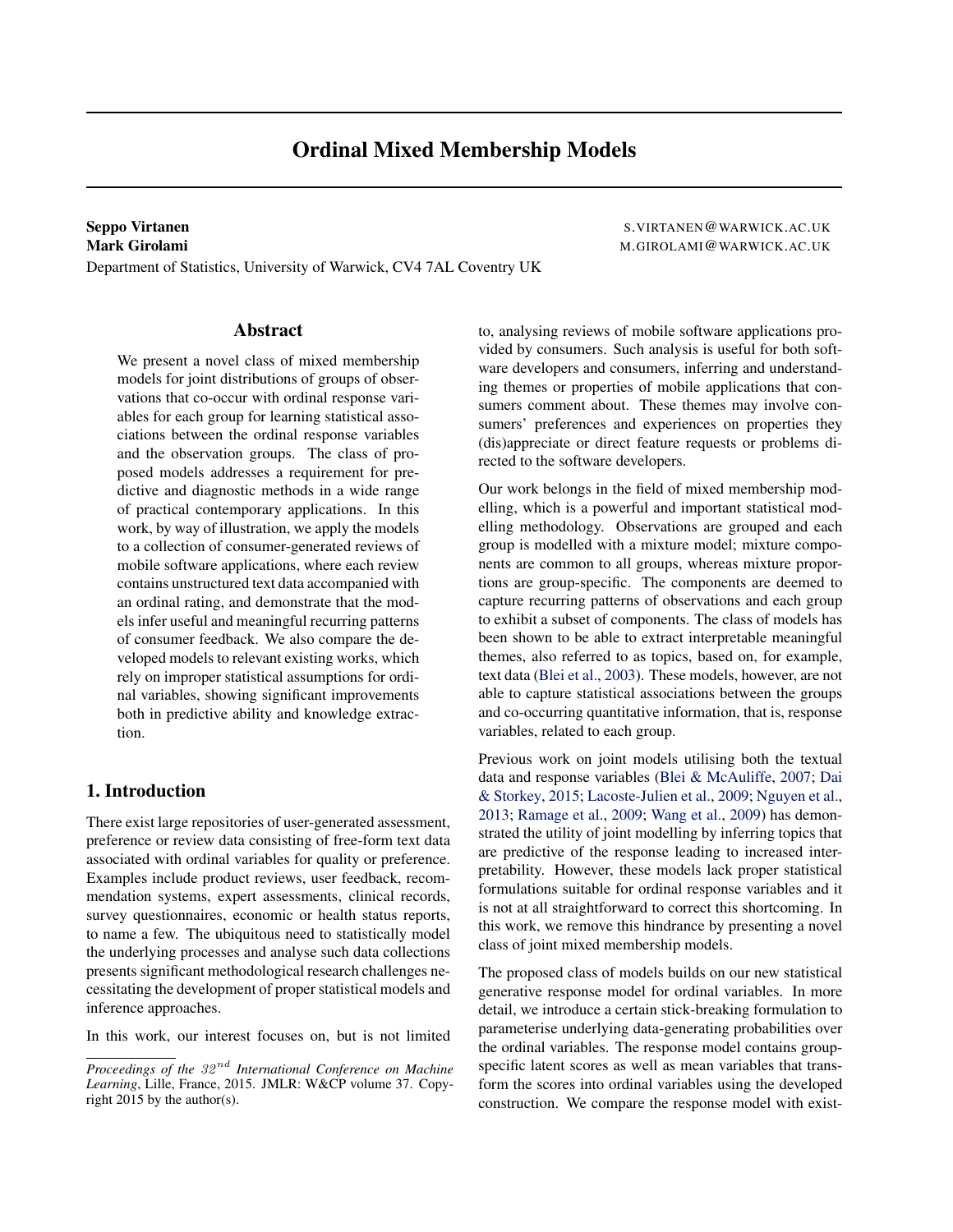<span id="page-1-0"></span>ing alternatives for ordinal variables [\(Albert & Chib,](#page-8-0) [1993;](#page-8-0) [Chu & Ghahramani,](#page-8-0) [2005\)](#page-8-0) and show that our formulation provides favourable statistical properties.

We present two different novel model formulations that couple the developed response model with mixed membership models. Specifically, the formulations hierarchically couple the latent scores of the response model with the mixing components of a mixed membership model either via the mixture proportions or observation assignments capturing associations between the components and responses. The first construction infers a correlation structure between (as well as, within) the mixture proportions and latent scores based on the observed data, not enforcing *a priori* any correlation structure or specifying which of the components are associated with the responses. We derive a scalable variational Bayesian inference algorithm to approximate the model posterior distribution. The model is motivated by *unsupervised* correlated topic models by [Blei & Lafferty](#page-8-0) [\(2006\)](#page-8-0) and [Paisley et al.](#page-8-0) [\(2012\)](#page-8-0). The second construction assumes the latent scores of the response model are given by a weighted linear combination of the mean assignments over each group, such that the component-specific combination weights *a posteriori* provide a means to inspect components that have predictive value. We present a Markov Chain Monte Carlo (MCMC) sampling scheme for posterior inference. The model is related to supervised LDA (SLDA; [Blei & McAuliffe,](#page-8-0) [2007\)](#page-8-0); our model can be seen as an extension of SLDA to ordinal responses.

We demonstrate the developed models on a collection of reviews of mobile software applications. We compare the models to the relevant previous work and show that the proper ordinal response model is valuable for learning statistical associations between the responses and text data providing significant improvements in terms of both predictive ability and knowledge extraction by inferring interpretable and useful themes of consumer feedback.

The paper is structured as follows. Section 2 presents the methodological contributions of this work: Section 2.1 presents our proposed generative model for ordinal variables, whereas the next two Sections [2.2](#page-2-0) and [2.3](#page-4-0) present model formulations and inference approaches for joint mixed membership modelling of groups of observations and group-specific ordinal response variables. Related work is reviewed in Section [3.](#page-5-0) Section [4](#page-5-0) describes the experiments and contains the results. Section [5](#page-7-0) concludes the paper.

# 2. Joint Mixed Membership Models

The mth group of observations  $w^{(m)}$  is paired with an ordinal response variable  $y^{(m)}$ . The response variables, also referred to as ratings, take values in  $R \in \mathbb{Z}_+ > 2$  ordered categories ranging between poor (1) and excellent  $(R)$ . We note that for a simple case, when  $R = 2$ ,  $y^{(m)}$  is binary and may be modelled by a Bernoulli distribution. The  $\mathbf{w}^{(m)}$  contains an unordered sequence of  $D^{(m)}$  words  $w_d^{(m)}$  $\binom{m}{d}$  over a *V*-dimensional vocabulary,  $\mathbf{w}^{(m)} = \{w_1^{(m)}, w_2^{(m)}, \dots, w_{D^{(m)}}^{(m)}\}.$ 

## 2.1. Ordinal Response Variables

We assume  $y^{(m)}$  is drawn from a categorical distribution over R categories. The probability that  $y^{(m)}$  takes an integer value  $r \in \{1, \ldots, R\}$  is denoted by  $p(y^{(m)} = r)$ . Since the categories are ordered, we propose a stick-breaking parameterisation for the probabilities; a unit length stick is split into  $R$  smaller sticks that sum to one. We refer to these smaller sticks as stick weights  $v_r^{(m)}$  for the mth group and *r*th category. We parameterise the  $v_r^{(m)}$  using a function  $\sigma(\cdot)$  mapping its argument to a value between zero and one and introducing continuous-valued latent variables or scores  $t^{(m)}$  for each group as well as mean parameters  $\mu_r$ for each category. The generative model for the  $y^{(m)}$  is

$$
p(y^{(m)} = r) = v_r^{(m)} \prod_{r'=1}^{r-1} (1 - v_{r'}^{(m)}),
$$
  
\n
$$
v_r^{(m)} = \sigma(t^{(m)} - \mu_r).
$$
\n(1)

Each  $v_r^{(m)}$  represents a binary decision boundary, specified by the mean variables, for the  $t^{(m)}$ . The mean variables are ordered, that is,  $\mu_1 < \mu_2 < \cdots < \mu_R$ , representing boundaries between the ordered categories. For computational simplicity, we use  $\sigma(x) = (1 + \exp(-x))^{-1}$ corresponding to a logit (or sigmoid) function, for which  $1 - \sigma(x) = \sigma(-x)$ . Alternative choices include probit, log log or Cauchy functions, to name a few. The stick-breaking formulation guarantees that the probabilities  $p(y^{(m)} = r)$ , for  $r = 1, \ldots, R$ , are positive and sum to one for any value of the  $t^{(m)}$ . More importantly, the formulation leads to a simple posterior inference algorithm; the ordering of the mean variables is implicitly inferred based on the observed data without enforcing explicit constraints. For identifiability, we set, without loss generality,  $v_R^{(m)} = 1$  $v_R^{(m)} = 1$ . Figure 1 demonstrates the construction of probabilities based on the  $t^{(m)}$  for simulated mean variables  $\mu$ .

Based on a collection of observed responses  $y^{(m)}$ , where  $m = 1, \ldots, M$ , the model log likelihood is

$$
\mathcal{L} = \sum_{m} \ln(v_{y^{(m)}}^{(m)}) + \sum_{r'=1}^{y^{(m)}-1} \ln(1 - v_{r'}^{(m)}).
$$
 (2)

Point estimates for the latent scores as well as mean variables may be inferred by maximising the log likelihood using unconstrained gradient-based optimisation techniques.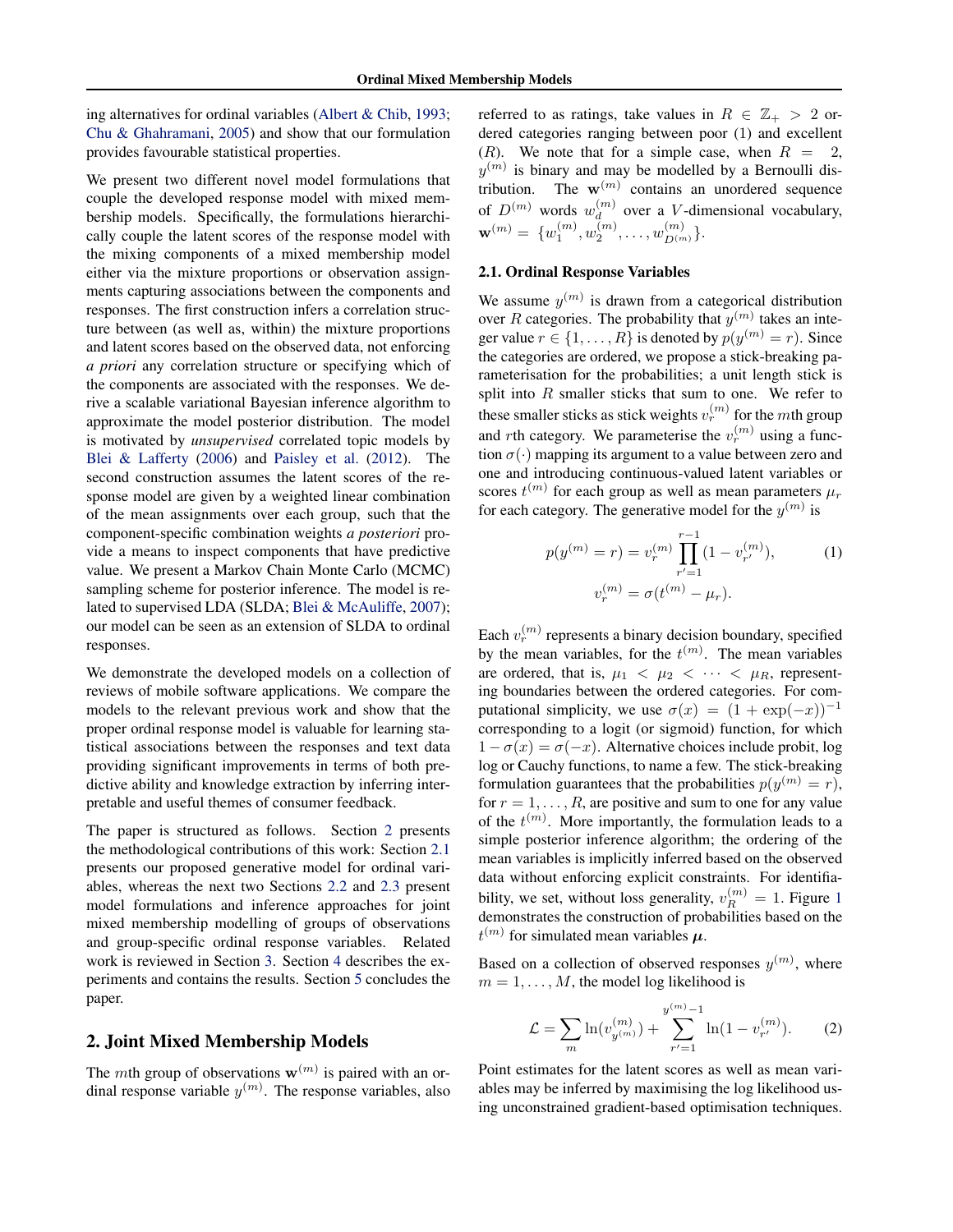<span id="page-2-0"></span>

Figure 1. Visual demonstration of category probabilities. Here, x-axis denotes a range of values for the latent variable or score  $t^{(m)}$ , whereas the vertical lines denote the category cut-off points, referred to as mean variables  $\mu$ .

In the following sections, we present two approaches for parameterising the latent scores constructing statistical associations between the responses and groups. Main statistical interest focuses on the parameterisation, whereas the mean variables are relevant mainly for computing predictions. For this reason, in the following, we assign a uniform prior for the mean variables.

## 2.2. Joint Correlated Topic Model

In this section, we present a novel joint model (referred to as, JTM) for the  $y^{(m)}$  and  $\mathbf{w}^{(m)}$ , where  $m = 1, \dots, M$ . At the core of the model are group-specific latent variables  $\mathbf{u}^{(m)}$  that are common for  $y^{(m)}$  and  $\mathbf{w}^{(m)}$  capturing statistical associations between them.

For the responses we introduce a linear mapping or projection  $\xi$  and construct the data-generating latent score (Equa-tion [1\)](#page-1-0) as  $t^{(m)} = \boldsymbol{\xi}^T \mathbf{u}^{(m)}$ , computing a cross product between the  $\mathbf{u}^{(m)}$  and the mapping  $\boldsymbol{\xi}$ .

The generative process for the  $w^{(m)}$  (groups of observations), for  $m = 1, \ldots, M$ , is given by

$$
w_d^{(m)} \sim \text{Categorical}(\boldsymbol{\eta}_{c_d^{(m)}}),
$$
  
\n
$$
c_d^{(m)} \sim \text{Categorical}(\boldsymbol{\theta}^{(m)}),
$$
\n(3)

where  $\eta_k$ , for  $k = 1, ..., K$ , denotes mixture components (topics),  $c_d^{(m)}$  $\binom{m}{d}$ , for  $d = 1, \ldots, D_m$ , denotes observation assignments and  $\boldsymbol{\theta}^{(m)}$  mixture (topic) proportions over the K topics.

We connect the  $\theta^{(m)}$  to the latent variables  $\mathbf{u}^{(m)}$  by introducing topic-specific mappings  $v_k$  and gamma-distributed variables  $z_k^{(m)}$  $k<sup>(m)</sup>$  (parameterised suitably) such that *a priori* 

$$
\mathbb{E}[\theta_k^{(m)}] \propto \tilde{\beta}_k \exp(\mathbf{v}_k^T \mathbf{u}^{(m)}),\tag{4}
$$

where  $\tilde{\beta}_k$ , for  $k = 1, ..., K$ , are positive concentration parameters. The latent mappings capture statistical associations between any two topics indexed by k and k'. If the  $v_k$ 

and  $\mathbf{v}'_k$  are similar, the topics  $\boldsymbol{\eta}_k$  and  $\boldsymbol{\eta}_{k'}$ , respectively, tend to co-occur, assuming that  $\tilde{\beta}_k$  and  $\tilde{\beta}_{k'}$  are sufficiently large. We use (normalised) gamma-distributed variables to construct the topic proportions thus parameterising a mapping from the continuous latent variables to the discrete topic proportions. For simplified posterior inference we define

$$
\tilde{\beta}_k = \beta \exp(m_k). \tag{5}
$$

The process is

$$
\theta_k^{(m)} \propto z_k^{(m)} \sim \text{Gamma}\big(\beta, \exp(-\mathbf{v}_k^T \mathbf{u}^{(m)} - m_k)\big),
$$

where the  $\beta$  denotes the shape parameter and the  $\exp(-\mathbf{v}_k^T \mathbf{u}^{(m)} - m_k)$  denotes the rate parameter of the gamma distribution, respectively. We see that

$$
\mathbb{E}[\theta_k^{(m)}] \propto \beta \exp(\mathbf{v}_k^T \mathbf{u}^{(m)} + m_k),
$$

as desired (4), using equation  $(5)^1$ . Figure [2](#page-3-0) illustrates a graphical plate diagram of the model.

We complete the model description specifying distributions for the model hyper-parameters, the root nodes in Figure [2.](#page-3-0) We assign

$$
\beta \sim \text{Gamma}(\alpha_0, \beta_0),
$$
  

$$
\mathbf{u}^{(m)} \sim \text{Normal}(\mathbf{0}, \mathbf{I})
$$
  

$$
\boldsymbol{\xi}, \mathbf{v}_k \sim \text{Normal}(\mathbf{0}, l^{-1}\mathbf{I}),
$$

where *l* denotes a precision (inverse variance) parameter of a (zero-mean) Gaussian distribution,

$$
\boldsymbol{\eta}_k \sim \text{Dirichlet}(\gamma \mathbf{1}),
$$

where  $\gamma$  is a concentration parameter of a Dirichlet distribution, and a non-informative prior for the  $m_k$ .

#### 2.2.1. INTERPRETATION

After specifying the model, we highlight the role of the latent variables and the corresponding mappings for the responses and topics,  $\xi$  and  $v_k$ , where  $k = 1, \dots, K$ , respectively. We may compute a measure for similarity between two vectors  $x_i$  and  $x_j$  defining a function

$$
l(\mathbf{x}_i, \mathbf{x}_j) = \frac{\mathbf{x}_i^T \mathbf{x}_j}{\sqrt{(\mathbf{x}_i^T \mathbf{x}_i)(\mathbf{x}_j^T \mathbf{x}_j)}}
$$

that outputs a value between 1 and  $-1$  indicating similarity or dissimilarity between the vectors. We may compute  $l(\xi, v_k)$ , where  $k = 1, ..., K$ , and use the (dis)similarity

<sup>&</sup>lt;sup>1</sup>We note that for a gamma-distributed random variable  $x \sim \text{Gamma}(a, b) = \frac{b^a}{\Gamma(a)}$  $\frac{b^a}{\Gamma(a)} x^{a-1} \exp(-bx)$ , where  $\Gamma(\cdot)$  denotes the gamma function,  $\mathbb{E}[x] = a/b$ .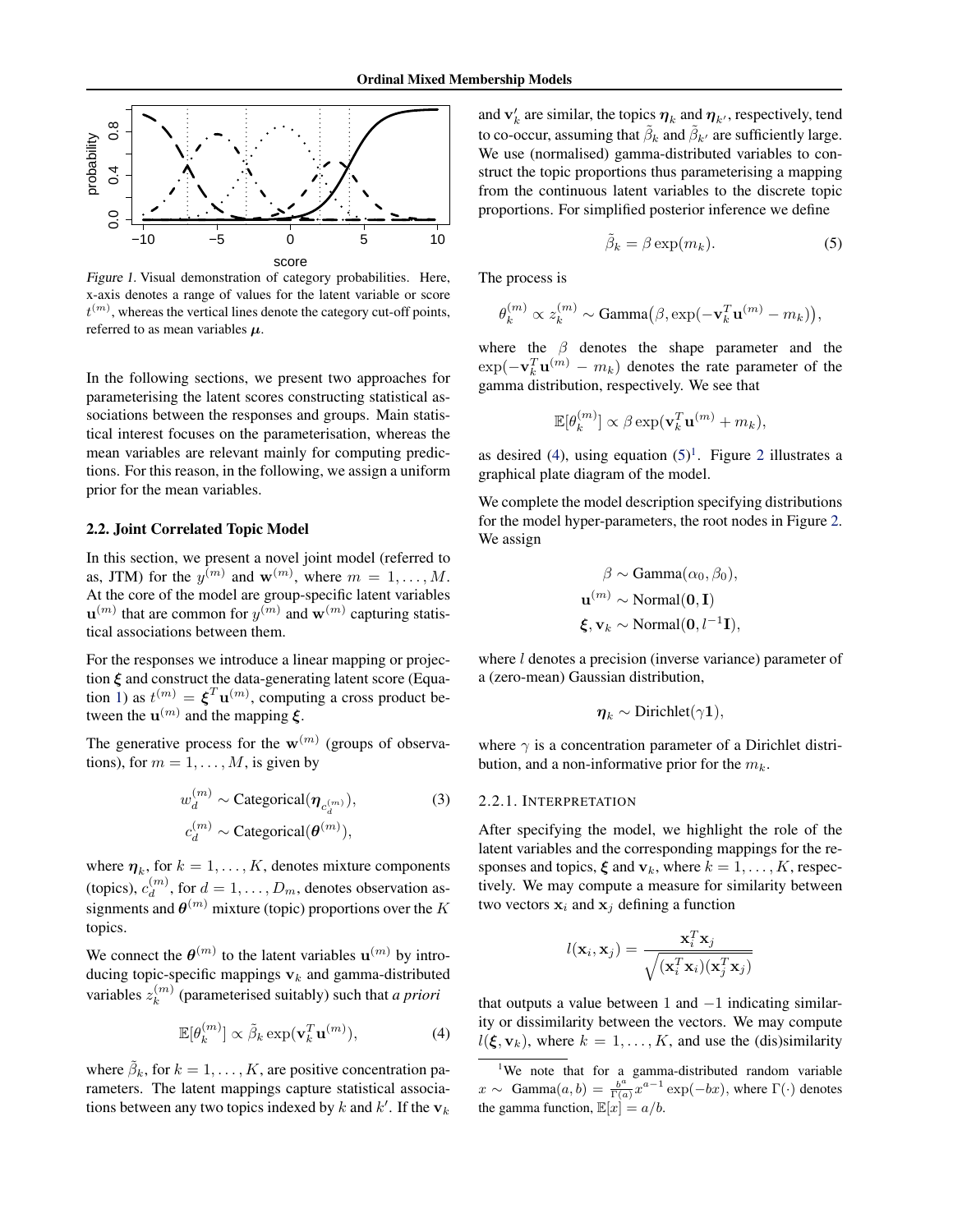<span id="page-3-0"></span>

Figure 2. Graphical plate diagram of the joint correlated topic model. Unshaded nodes correspond to unobserved variables, whereas shaded nodes correspond to observed variables. Hyperparameters for the root nodes, whose values need to be fixed prior to posterior inference, are omitted from the visualisation. Plates indicate replication over topics, groups and words. The hidden variables may be divided into local group-specific variables and global variables common to all groups. That is, the unnormalised topic proportions  $\mathbf{z}^{(m)}$ , topic indicators  $c_j^{(m)}$  and latent variables  $\mathbf{u}^{(m)}$  are defined for each group, whereas the set of topics  $\boldsymbol{\eta}_k$ , mappings from latent variables to data domains,  $\xi$  and  $v_k$ , are common to all groups.

scores to infer whether the topics that are positively or negatively associated with *excellent* or *poor* ratings.

Next, we present a theoretical justification for the similarity measure. Marginalisation of the latent variables u is analytically tractable leading to a joint Gaussian distribution for the  $t^{(m)}$  and auxiliary variables  $h_k^{(m)}$  $k^{(m)}$  (replacing the  $\mathbf{v}_k^T \mathbf{u}^{(m)}$ ). The covariance matrix of the Gaussian distribution is

$$
\Sigma = \mathbf{W}\mathbf{W}^T + \mathbf{I},
$$

where  $\mathbf{W}^T = \begin{pmatrix} \xi & \mathbf{v}_1 & \dots & \mathbf{v}_K \end{pmatrix}$ . We see that the similarity values defined above correspond to correlations between the response and topical mappings, respectively. We also note that the distribution is able to capture correlations between any two topics. Hence, we refer to this model as joint correlated topic model.

#### 2.2.2. REGULARISATION

During posterior inference the model infers statistical associations between the groups and responses. The inferred topics summarise recurring word co-occurrences over the corpus into interpretable themes some of which may have significant associations with the ratings. However, for finite sample sizes the correlation structure may be weak. Accordingly we introduce a user-defined parameter  $\lambda > 0$ , that balances for the limited sample sizes. Even though, we expect, when the sample size  $M$  increases for fixed vocabulary size V, the role of  $\lambda$  diminishes, since there are more

data to estimate the underlying correlation structure. The joint likelihood of the model is

$$
p(\mathcal{D},\Theta) = \prod_{m=1}^{M} \prod_{d=1}^{D^{(m)}} \prod_{k=1}^{K} p(w_d^{(m)}) p(c_d^{(m)}) p(z_k^{(m)})
$$

$$
(\exp(\mathcal{L}) p(\xi))^{\lambda} p(\mathbf{u}^{(m)}) p(\mathbf{v}_k) p(\beta),
$$

where  $\mathcal{D} = {\mathbf{w}^{(m)}, y^{(m)}\}_{m=1}^{M}, \Theta$  denotes unknown quantities of the model and  $\mathcal L$  is given in Equation [\(2\)](#page-1-0). For  $\lambda < 1$ the model focuses more on explaining the text.

## 2.2.3. VARIATIONAL BAYESIAN INFERENCE

We present a variational Bayesian (VB) [\(Wainwright & Jor](#page-8-0)[dan,](#page-8-0) [2008\)](#page-8-0) posterior inference algorithm for the model that scales well for large data collections and can readily be extended to stochastic online learning [\(Hoffman et al.,](#page-8-0) [2013\)](#page-8-0). We approximately marginalise over the topic assignments and proportions using non-trivial factorised distributions, whereas we use point distributions (estimates) for several variables to simplify computations, in essence, adopting an empirical Bayes approach for these variables. The corresponding inference algorithm is able to prune out irrelevant topics from the model based on the observed data. Full variational inference would be possible using techniques presented by Böhning  $(1992)$ ; [Jaakkola & Jordan](#page-8-0)  $(1997)$ and [Wang & Blei](#page-8-0) [\(2013\)](#page-8-0), for example, lower bounding analytically intractable log sigmoid function appearing in the log likelihood function [\(2\)](#page-1-0). Alternatively, MCMC sampling strategies may provide appealing approaches for posterior inference. However, it is far from trivial to design suitable proposal distributions for the latent variables.

We introduce a factorised posterior approximation

$$
q(\Theta) = \prod_{m=1}^{M} \prod_{d=1}^{D^{(m)}} \prod_{k=1}^{K} q(c_d^{(m)}) q(z_k^{(m)}),
$$

omitting the point distributions for clarity, and minimise the KL-divergence between the factorisation  $q(\Theta)$  and the posterior  $p(\Theta|\mathcal{D})$ . Alternatively, we maximise a lower bound of the model evidence with respect to the parameters of the  $q(\Theta)$ ,

$$
\ln p(\mathcal{D}) \ge \mathcal{L}^{VB} = \mathbb{E}[\ln p(\mathcal{D}, \Theta)] - \mathbb{E}[p(\Theta) \ln p(\Theta)],
$$

where expectations are taken with respect to the  $q(\Theta)$ .

We choose the following distributions for the topic assignments and unnormalised topic proportions

$$
\begin{aligned} q(c_d^{(m)}) &= \text{Categorical}(c_d^{(m)}|\boldsymbol{\phi}_d^{(m)}),\\ q(z_k^{(m)}) &= \text{Gamma}(z_k^{(m)}|a_k^{(m)},b_k^{(m)}), \end{aligned}
$$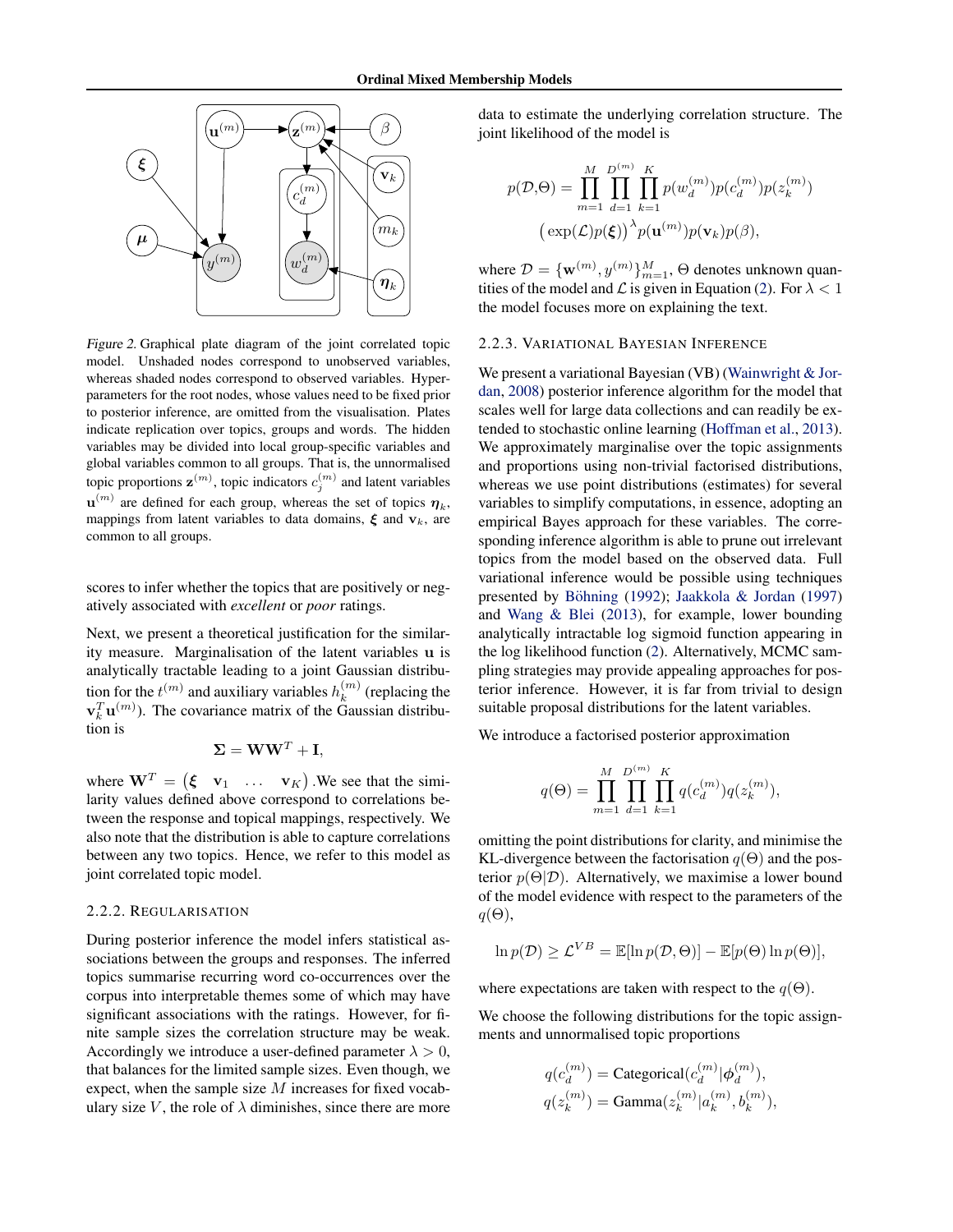.

<span id="page-4-0"></span>whose parameters are

$$
\phi_{w,k}^{(m)} \propto \eta_{k,w} \exp(\mathbb{E}[\ln z_k^{(m)}]),
$$
  
\n
$$
a_k^{(m)} = \beta + \sum_{j=1}^{D^{(m)}} \phi_{j,k}^{(m)},
$$
  
\n
$$
b_k^{(m)} = \exp(-\mathbf{v}_k^T \mathbf{u}^{(m)} - m_k) + \frac{D^{(m)}}{\sum_{k=1}^K \mathbb{E}[z_k^{(m)}]}
$$

In the derivations, we applied Jensen's inequality lower bounding analytically intractable  $\mathbb{E}[\ln \sum_{k=1}^{K} z_k^{(m)}]$  $\binom{m}{k}$  needed for normalisation of  $z_k^{(m)}$  $k_k^{(m)}$ , for  $k = 1, \ldots, K$ , by introducing additional auxiliary parameters for each group. The expectations appearing above with respect to the variational factorisation are

$$
\mathbb{E}[\ln z_k^{(m)}] = \psi(a_k^{(m)}) - \ln b_k^{(m)},
$$
  

$$
\mathbb{E}[z_k^{(m)}] = \frac{a_k^{(m)}}{b_k^{(m)}},
$$

where  $\psi(\cdot)$  denotes the digamma function.

The lower bound of the model evidence, a cost function to maximise, with respect to the  $\mathbf{u}^{(m)}$  is

$$
\mathcal{L}_{\mathbf{u}}^{VB} = \lambda \mathcal{L} + \sum_{m,k} \mathbb{E}[\ln p(z_k^{(m)} | \mathbf{u}^{(m)}, \mathbf{v}_k, \mathbf{m}, \beta)] + \ln p(\mathbf{u}^{(m)}),
$$

whereas for v, m and  $\beta$  the cost function is

$$
\mathcal{L}_{\mathbf{v},\mathbf{m},\beta}^{VB} = \sum_{m,k} \mathbb{E}[\ln p(z_k^{(m)}|\mathbf{u}^{(m)},\mathbf{v}_k,\mathbf{m},\beta)] + \ln p(\mathbf{v}_k,\mathbf{m},\beta).
$$

To infer the mapping  $\xi$  we maximise  $\mathcal{L}_{\xi}^{VB} = \mathcal{L} + \ln p(\xi)$ . Unconstrained gradient-based optimisation techniques may be used to infer point estimates for these unobserved quantities (optimising  $\beta$  in log-domain). Finally, the topics are updated as

$$
\eta_{k,w} \propto \sum_{d,m} \phi_{d,k}^{(m)} + \gamma - 1.
$$

## 2.3. Ordinal Supervised Topic Model

In this section, we propose a novel topic model for the ordinal responses and groups of observations. The model assumes a generative process for the words similar to that in Equation [3](#page-2-0) introducing topic assignments  $c_d^{(m)}$  $\binom{m}{d}$  for words  $w_d^{(m)}$  $\mathcal{A}_{d}^{(m)}$ , where  $d = 1, \ldots, D^{(m)}$ , and topic proportions  $\boldsymbol{\theta}^{(m)}$ for the mth group. Here, the generative model for the ratings depends on the  $c_d^{(m)}$  $\binom{m}{d}$ , where  $d = 1, \ldots, D^{(m)}$ . In more detail, we define

$$
\tilde{c}_{k}^{(m)} = \frac{1}{D^{(m)}} \sum_{j=1}^{D^{(m)}} \mathbb{I}[c_{j}^{(m)} = k],
$$

where  $\mathbb{I}[\cdot]$  denotes the indicator function equaling 1 if the argument is true and zero otherwise, representing an empirical topic distribution for the mth group. We use the quantity to construct a linear mapping to the ratings. The model (see Figure 3 for an illustration of a graphical plate diagram) is

$$
t^{(m)} = \boldsymbol{\xi}^T \widetilde{\mathbf{c}}^{(m)}
$$
  
\n
$$
w_d^{(m)} \sim \text{Categorical}(\boldsymbol{\eta}_{c_d^{(m)}}),
$$
  
\n
$$
c_d^{(m)} \sim \text{Categorical}(\boldsymbol{\theta}^{(m)}),
$$
  
\n
$$
\boldsymbol{\theta}^{(m)} \sim \text{Dirichlet}(\boldsymbol{\alpha}),
$$
  
\n
$$
\boldsymbol{\eta}_k \sim \text{Dirichlet}(\gamma \mathbf{1}),
$$
  
\n
$$
\xi_k \sim \text{Normal}(0, \zeta).
$$

Based on the observed data  $D$  the model infers a set of topics that explain not only word co-occurrences but also the responses.



Figure 3. Graphical plate diagram for the ordinal supervised topic model. The topic proportions  $\boldsymbol{\theta}^{(m)}$  are group-specific and generated from an asymmetric Dirichlet distribution. The ordinal generative model for the ratings depends on topic assignments  $c_d^{(m)}$ , that specify the topical content (textual themes via topics  $\eta_k$ ) of the mth group.

## 2.3.1. MCMC SAMPLING SCHEME

We present a MCMC sampling scheme for the model. We consecutively sample the topic assignments given current value of  $\xi$  using collapsed Gibbs sampling, building on the work by [Griffiths & Steyvers](#page-8-0) [\(2004\)](#page-8-0), analytically marginalising out topics as well as topic proportions. Then, given the newly sampled assignments we update the value for the  $\xi$  as well as the concentration parameters  $\alpha$ . The topic assignment probabilities are given by

$$
p(c_d^{(m)} = k) \propto \frac{N_{w,k}^{-c_d^{(m)}} + \gamma}{N_k^{-c_d^{(m)}} + V\gamma} (N_{k,d}^{-c_d^{(m)}} + \alpha_k) \times
$$
  

$$
p(y^{(m)} | \{c_j^{(m)}\}_{j=1,j \neq d}^{D^{(m)}}, c_d^{(m)} = k),
$$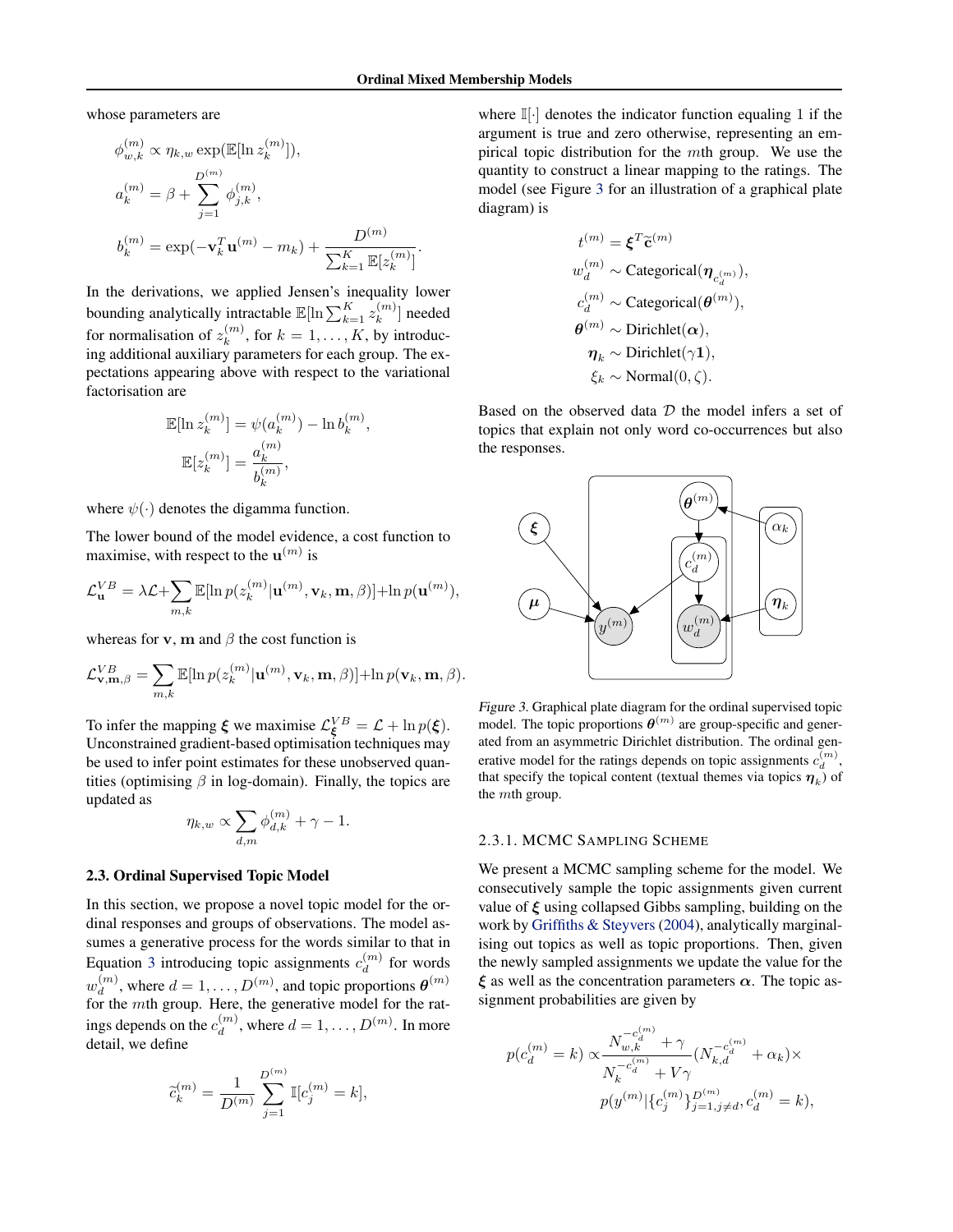<span id="page-5-0"></span>where  $N_{w,k}$  denotes the counts word w (here,  $w_d^{(m)} = w$ ) is assigned to the *k*th topic,  $N_k = \sum_{w=1}^{V} N_{w,k}$  and  $N_{k,d}$ denotes counts tokens in document  $d$  are assigned to the kth topic. Upper index  $-c_d^{(m)}$  means excluding the current count. The parameters of the response distribution are inferred by maximising  $\mathcal{L}_{\xi} = \mathcal{L} + \ln p(\xi)$ . The concentration parameters are updated recursively

$$
\alpha_k = \frac{\alpha_k \sum_{m=1}^M \psi(N_{k,m} + \alpha_k) - M\psi(\alpha_k)}{\sum_{m=1}^M \ln\left(\sum_j N_{j,m} + \alpha_j - \frac{1}{2}\right) - M\psi(\sum_j \alpha_j)},
$$

building on Minka's fixed point iteration [\(Minka,](#page-8-0) [2000\)](#page-8-0). In the denominator, we approximate  $\psi(x) \approx \ln(x - 1/2)$ , that is accurate when  $x > 1$ . This is the case, since all  $\mathbf{w}^{(m)}$ , for  $m = 1, \dots, M$ , contain at least one word token. The asymmetric Dirichlet prior enables pruning irrelevant topics based on the observed data [\(Wallach et al.,](#page-8-0) [2009\)](#page-8-0).

We note that due to recursive sampling of the topic assignments computational cost of inference may become considerable for large data sets. The recursive property carries also to a corresponding variational Bayesian treatment, since the topic assignments are dependent on each other.

# 3. Related Work

Previous works on statistical models for ordinal data [\(Al](#page-8-0)[bert & Chib,](#page-8-0) [1993;](#page-8-0) [Chu & Ghahramani,](#page-8-0) [2005\)](#page-8-0) assume

$$
y^{(m)} = j \quad \text{if} \quad \mu_{j-1} < z^{(m)} \le \mu_j,
$$
\n
$$
z^{(m)} \sim \text{Normal}(t^{(m)}, 1),
$$

where  $z^{(m)}$ , for  $m = 1, ..., M$ , denote Gaussiandistributed auxiliary variables. Marginalisation of the  $z^{(m)}$ leads to an ordinal probit model. The corresponding inference algorithm relies on truncated Gaussian distributions and takes into account *explicit* ordering constraints for the mean variables leading to a complicated inference algorithm that is sensitive to initialisation thus potentially leading to local minima.

The original supervised LDA model (SLDA; [Blei &](#page-8-0) [McAuliffe,](#page-8-0) [2007\)](#page-8-0) uses *canonical* exponential family distributions for the response model. Under the canonical formulations the expectation of a response variable is  $\mathbb{E}[y^{(m)}] = g(t^{(m)})$ , where  $g(\cdot)$  denotes a link function specific for each member of the family. Examples of the most common members of this family include Gaussian, Bernoulli and Poisson distributions suitable for continuousvalued, binary or count variables, respectively. However, more importantly, the formulation does not support ordinal variables.

Previous applications of SLDA by [Blei & McAuliffe](#page-8-0) [\(2007\)](#page-8-0); [Dai & Storkey](#page-8-0) [\(2015\)](#page-8-0) and [Nguyen et al.](#page-8-0) [\(2013\)](#page-8-0) for ordinal responses, such as product or movie reviews, have made a strong model mis-specification; they treat ordinal variables as continuous-valued. In this approach, the ordinal variables are represented as distinct values in the real domain with arbitrary user-defined intervals between them, enabling use of a Gaussian response model. The model is  $y^{(m)} \sim \text{Normal}(t^{(m)} + \mu, \tau^{-1}),$  where  $\mu$  is a mean variable and  $\tau$  is a precision (inverse variance) parameter. There are a number of statistical flaws in this approach undermining interpretability. First, we note that the mean parameter of the Gaussian distribution, in general, may lead to results that make no sense in terms of the ordinal categories, especially for non-equidistant between-category intervals. Second, observed ratings still take discrete values but the predictions will not correspond to these values. Third, the Gaussian error assumption is not supported by discrete data.

[Wang et al.](#page-8-0) [\(2009\)](#page-8-0) present an important and non-trivial extension of SLDA to *unordered*, that is, nominal response variables, motivated by classification tasks. The nominal variables represent logically separate concepts that do not permit ordering.

[Ramage et al.](#page-8-0) [\(2009\)](#page-8-0) and [Lacoste-Julien et al.](#page-8-0) [\(2009\)](#page-8-0) present alternative joint topic models, where functions of the nominal response variables (class information) affect topic proportions. The response variables are not explicitly modelled using generative formulations. The approach by [Mimno & McCallum](#page-8-0) [\(2008\)](#page-8-0) uses a similar model formulation suitable for a wide range of observed response variables (or features, in general) performing linear regression from the responses, which are treated as covariates, to the concentration parameters of Dirichlet distributions of the topic proportions. However, it is not obvious how to use these formulations for ordinal response variables.

## 4. Experiments and Results

We collect consumer-generated reviews of mobile software applications (apps) from Apple's App Store. The review data for each app contains an ordinal rating taking values in five categories ranging from poor to excellent as well as free-flowing text data. We select the vocabulary using tfidf scores. After simple pre-processing, the data collection contains  $M = 5511$  apps with vocabulary size  $V = 3995$ and total number of words  $\sum_{m=1}^{M} D^{(m)} = 1.5 \times 10^6$ . The relatively small data collection is chosen to keep algorithm running times reasonable especially for the sampling-based inference approaches.

# 4.1. Experimental Setting

We compare the joint correlated topic model (JTM; Section [2.2\)](#page-2-0) and ordinal supervised topic model (SLDA) (Sec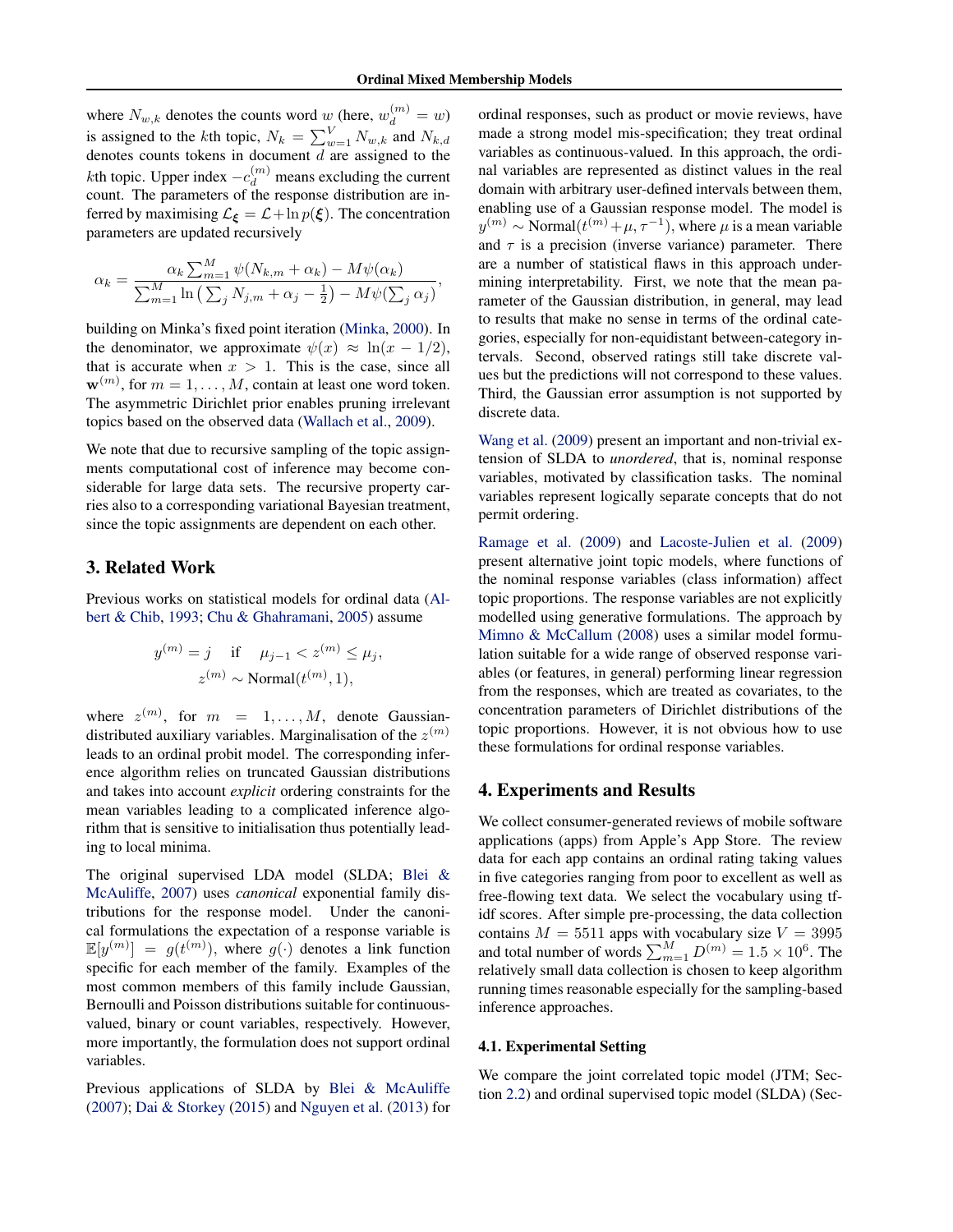tion [2.3\)](#page-4-0) to SLDA with a Gaussian response model as adopted in previous work by [Blei & McAuliffe](#page-8-0) [\(2007\)](#page-8-0); [Dai](#page-8-0) [& Storkey](#page-8-0) [\(2015\)](#page-8-0) and [Nguyen et al.](#page-8-0) [\(2013\)](#page-8-0) (see Section [3](#page-5-0) for more details) as well as to sparse ordinal and Gaussian linear regression models. For Gaussian response models we represent the ratings as unit-spaced integers starting from one. The likelihood-specific parameters for the Gaussian model are mean and precision. We adopt the inference procedure described in Section [2.3](#page-4-0) using collapsed Gibbs sampling also for Gaussian SLDA. For the regression models we infer a linear combination of the word counts and assign a sparsity-inducing prior distribution for the regression weights over the vocabulary in order to improve predictive ability. We maximise the corresponding joint log likelihood of the model for a fixed prior precision<sup>2</sup>. For all the models that use a Gaussian response model, the mean variable is inferred by computing an empirical response mean. We initialise the models randomly.

For the joint correlated topic model, referred to as, JTM, we bound the maximum number of active topics to  $K = 100$ , set dimensionality of the latent variables to  $L = 30$ ,  $\alpha_0 = 1, \beta_0 = 10^{-6}$  and prior precision to  $l = L$ . The results are shown for  $\lambda = 0.001$ , although,  $\lambda \leq 0.1$ provided also good performance with little statistical variation. We terminated the algorithm (both in training and testing phase), when the relative difference of the (corresponding) lower bound fell below 10<sup>-4</sup>. The SLDA models were also computed for  $K = 100$  and we used  $\zeta = 1$ . We used 500 sweeps of sampling for inferring the topics and response parameters. For testing we used 500 sweeps of collapsed Gibbs sampling. Although we omit formal time comparisons due to difficulties in comparing VB to MCMC approaches, we find that the sampling approach is roughly one order of magnitude slower. In general, determining convergence for MCMC approaches remains an open research problem, whereas VB provides a local bound for model evidence. For all the topic models we used  $\gamma = 0.01$ . For JTM, this (effectively) equals a topic Dirichlet concentration parameter value  $\gamma + 1$  due to point estimate shifting the value by minus one. For the regression models we sidestep proper cross-validation of the prior precision and show results for the values providing the best performance, potentially leading to over-optimistic results.

## 4.2. Rating Prediction

We evaluate the models quantitatively in terms of predictive ability. Even though the developed joint mixed membership models are formulated primarily for exploring statistical associations between the ratings and text data, they can readily be used as predictive models. More specifically, we predict the ordinal rating based on the text. We partition available data into multiple training and test sets using 10-fold cross validation. For each model (and fold) we compute the test-set log likelihood (probability) of ratings (the higher, the better) and use these values for comparison. Despite various predictive criteria have been proposed, the selected measure is well motivated by statistical modelling. In the test phase, for JTM, we infer the latent variables u, topic proportions (unnormalised gamma-distributed variables  $z_k^{(m)}$  $\binom{m}{k}$  and topic assignments  $c_d^{(m)}$  $\binom{m}{d}$  given the values for the remaining parameters inferred in the training phase. For SLDA models the test phase corresponds to estimating the topic assignments using standard LDA model algorithm (using collapsed Gibbs sampling) with fixed topics inferred based on the training data. Finally, we compute the corresponding latent scores  $t^{(m)}$  for the models, obtaining the predictions.

Table [1](#page-7-0) shows the test-set log likelihoods for the models. The ordinal linear regression model resulted in significantly better predictions than the Gaussian regression model (paired one-sided Wilcoxon;  $p < 10^{-3}$ ) showing that it is important to substitute a statistically poorly motivated Gaussian response distribution with a proper generative model. For both models the sparsity assumption improves predictive ability. For the ordinal regression model, the most relevant words predictive of low (*poor*) ratings include *waste* and *free* and those of high (*excellent*) ratings include *amazing* and *perfect*. The model, however, falls short in providing in-depth interpretations, necessitating the use of topic models.

All the topic models perform substantially better than the regression models. The ordinal SLDA model provides the best predictive performance, JTM is the second best and Gaussian SLDA is the worst. All (pair-wise) comparisons are statistically significant (paired one-sided Wilcoxon;  $p < 0.005$ ). We discovered  $K = 100$  is a sufficiently large threshold value for the number of topics; some of the inferred topics are inactive. This, together with good predictive accuracy, establish evidence the developed models have captured the relevant statistical variation in the observed data. For JTM, we also performed a sensitivity analysis of the dimensionality of the latent variables L and found little statistical variation for  $30 \leq L \leq 100 = K$ . The test log likelihoods range between a minimum of  $-669.42(9.68)$  for  $L = 80$  and a maximum of  $-661.98(11.73)$  for  $L = 50$ .

Next, we compared the inferred topics of different models quantitatively using a measure, referred to as, *semantic coherence* proposed by [Mimno et al.](#page-8-0) [\(2011\)](#page-8-0) for quantifying topic trustworthiness. Table [2](#page-7-0) shows the average topic

<sup>&</sup>lt;sup>2</sup>We use  $t^{(m)}$  $\mathbf{g}^{(m)}$  =  $\boldsymbol{\xi}^{T} \mathbf{x}^{(m)}$ , where  $\mathbf{x}^{(m)}$  denotes word counts over the  $\check{V}$ -dimensional vocabulary, and  $p(\boldsymbol{\xi}|\epsilon) \propto \prod_{d=1}^{V} \exp(-\epsilon \ln(\cosh(\xi_d))),$  where  $\epsilon$  denotes a precision parameter of the prior distribution.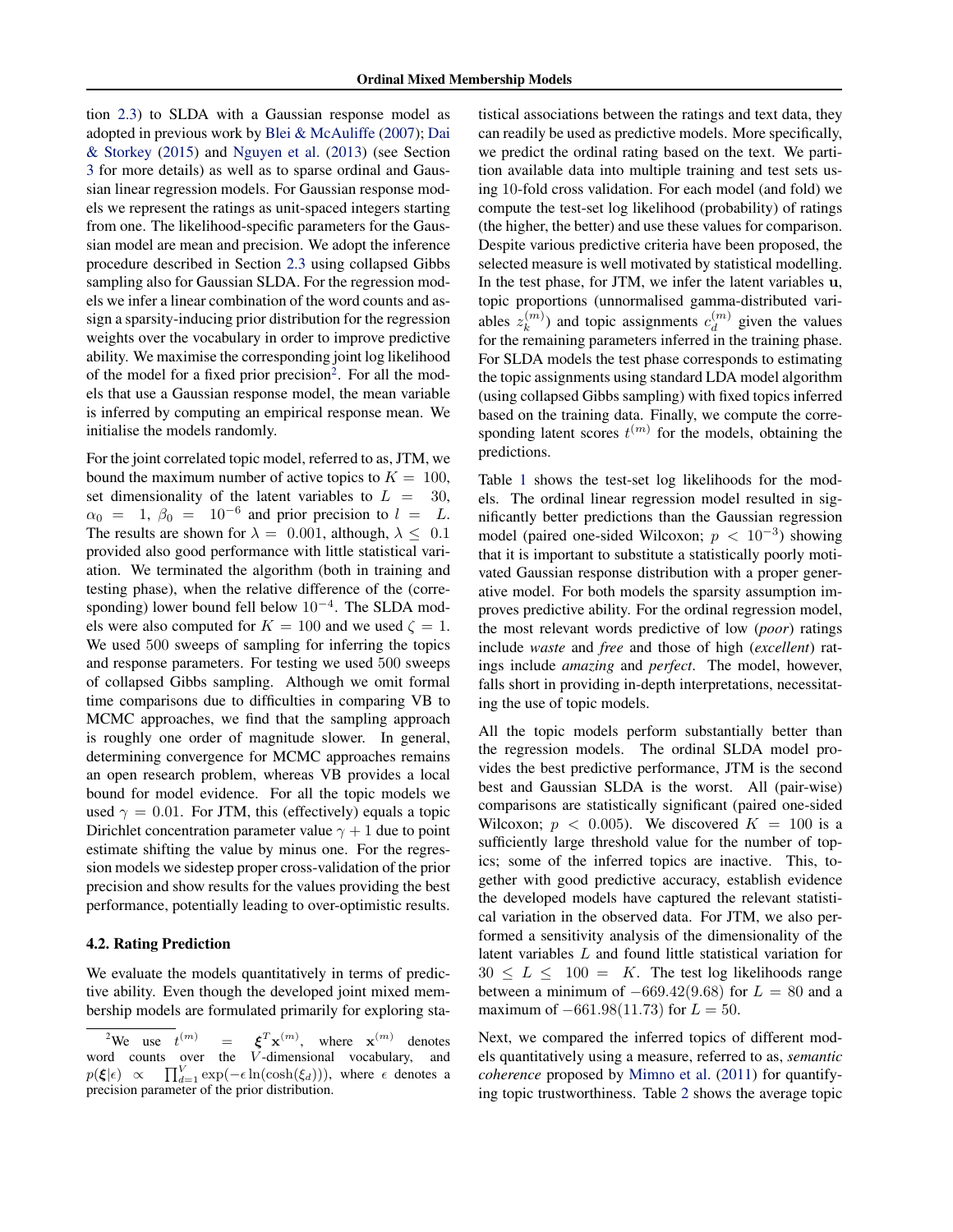<span id="page-7-0"></span>Table 1. Rating prediction test set log likelihoods for different methods. The table shows values for mean and standard deviation computed over 10 folds obtained by cross-validation.

| model               | log likelihood   |
|---------------------|------------------|
| Ordinal SLDA        | $-638.53(13.38)$ |
| <b>JTM</b>          | $-667.79(15.91)$ |
| Gaussian SLDA       | $-681.71(17.69)$ |
| Ordinal regression  | $-704.30(13.21)$ |
| Gaussian regression | $-735.40(14.70)$ |

coherences (the higher, the better). The topics inferred by JTM have significantly larger coherence (two sample onesided Wilcoxon,  $p < 0.0002$ ).

Table 2. Average semantic coherence values for the inferred topics of different models.

| model         | coherence       |
|---------------|-----------------|
| <b>JTM</b>    | $-52.64(19.94)$ |
| Oridinal SLDA | $-66.30(26.43)$ |
| Gaussian SLDA | $-67.84(26.54)$ |

## 4.3. Inspection of Inferred Topics

Finally, we visualise and interpret the topics inferred by the JTM model. Figures 4 and 5 visualise nine topics associated with high (*excellent*) and low (*poor*) ratings, respectively. As explained in Section [2.2.1,](#page-2-0) the associations (both sign and strength) are given by computing the similarity scores (that is, correlations).



Figure 4. Visual illustration of topics associated with high ratings.

One of the topics associated with high ratings (Figure 4) captures word co-occurrence patterns containing adjectives with positive semantics. The remaining topics capture themes customers appreciate, such as games, health monitoring, calculations (for example, for unit conversions), learning languages, social networking and education. One of the topics captures positive customer feedback about app interface and design.



Figure 5. Visual illustration of topics associated with **low ratings**.

The topics associated with low ratings (Figure 5) contain customers' negative experiences or feature requests such as removal of adds, software updates and problems with functionality.

# 5. Discussion

In this work, we develop a new class of ordinal mixed membership models suitable for capturing statistical associations between groups of observations and co-occurring ordinal response variables for each group. We depart from the existing dominant approach that relies on improper model assumptions for the ordinal response variables. We successfully demonstrate the developed models for analysing reviews of mobile software applications provided by consumers. The proposed class of models as well as inference approaches are applicable for a wide range of present-day applications. In the future, we expect to see improvements in statistical inference including fully Bayesian treatments and nonparametric Bayesian formulations. Stochastic online learning or model formulations for streaming data may be applied to scale the statistical inference to cope with current data repositories containing review data for a few millions of groups.